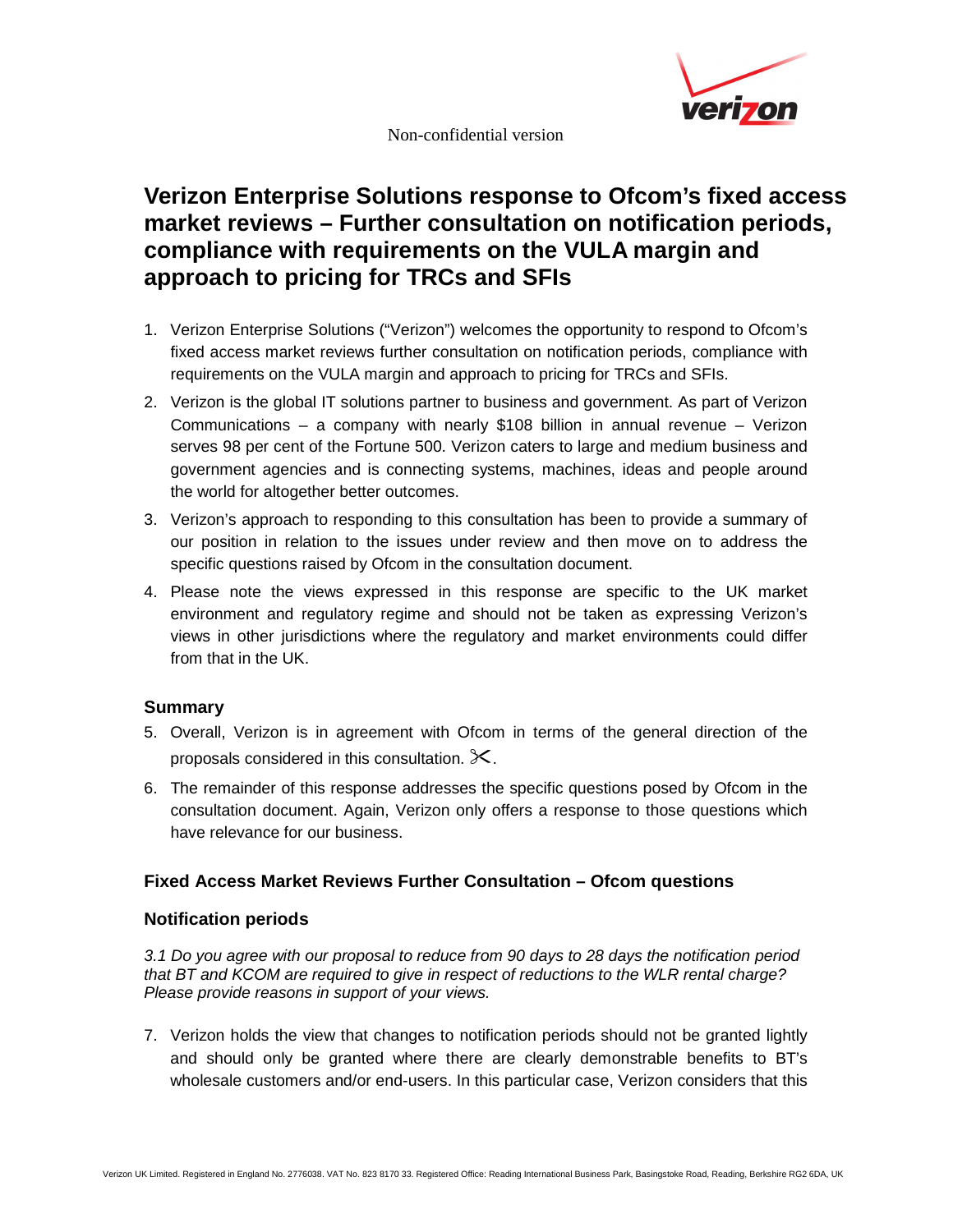

#### Non-confidential version

fundamental test has been met and therefore we are in full agreement with Ofcom in terms of this proposal.

- 8. The proposed approach not only meets the above mentioned test but also assures a consistent approach to charge reductions across WLR and MPF services which, given the fact these services are often in direct competition, represents a fair and reasonable outcome from a competition perspective.
- 9. As for the proposed notification period of 28 days, Verizon considers that this is appropriate, as it is arguably the greatest reduction that could be made whilst still providing adequate notification to CPs to manage the necessary changes.

# **VULA margin compliance**

4.1 Do you agree with our proposals for BT to provide information on the VULA margin every six months and on request? Please provide reasons in support of your views.

- 10. As indicated in our response to the July 2013 consultation, Verizon does not consider that VULA in its current state is beneficial to Verizon, as it is not a fit for purpose remedy for business providers. Therefore, Verizon does not offer a detailed response to this question.
- 11. $X$ .
- 12 $\chi$

# **Time Related Charges and Special Fault Investigations**

5.1 Do you agree with the charge control proposals for TRCs? Please provide reasons in support of your views.

- 13.  $\chi$ .
- 14. As Ofcom notes, it is very difficult for a CP to avoid TRCs given the inherent difficulties in identifying the location of a fault with sufficient accuracy to determine whether a fault is on-net or off-net and therefore whether an Openreach engineer is required or not. This is underpinned by the fact that commonly, the remote diagnostic tests and processes do not categorically specify whether the fault is on or off Openreach's network and the fact that BT considers that the location accuracy of line tests for TRCs is only around 10%.
- 15. Accordingly, a CP is basically obliged to incur TRCs given the desirability to avoid repeat visits, which is an important customer relationship consideration.  $\mathbb{X}$ .
- 16. $\chi$ .
- 17. $\chi$ .
- 18.  $\chi$ .